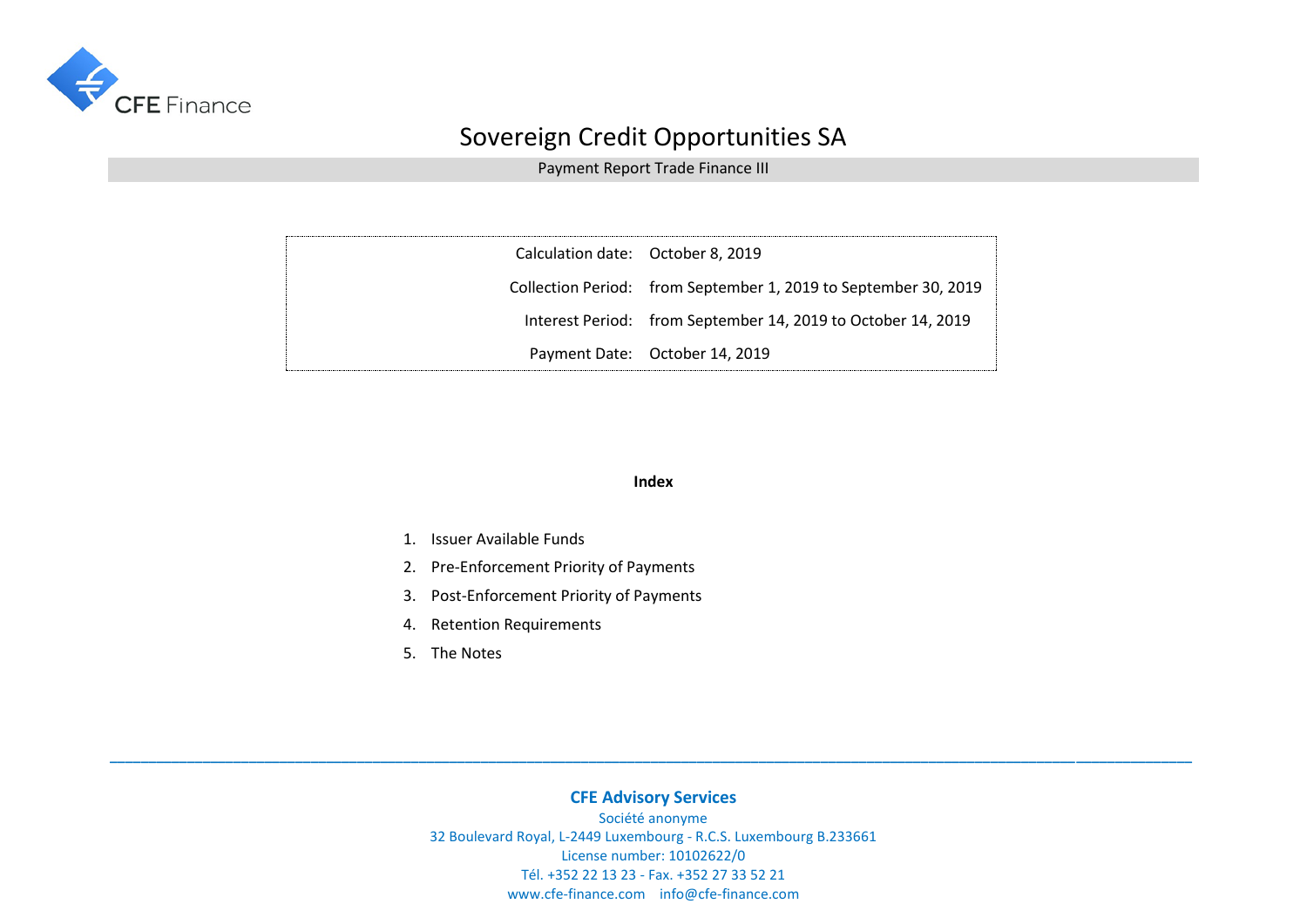

Payment Report Trade Finance III

|    | <b>Issuer Available Funds</b>                                                                                                                                                                                                                                                                                                                                                                                                                                                                                                                              |                 |
|----|------------------------------------------------------------------------------------------------------------------------------------------------------------------------------------------------------------------------------------------------------------------------------------------------------------------------------------------------------------------------------------------------------------------------------------------------------------------------------------------------------------------------------------------------------------|-----------------|
| a) | All Collections received or recovered during the immediately preceding Collection Period, deposited in the Payments Account                                                                                                                                                                                                                                                                                                                                                                                                                                | € 0,00          |
| b) | Any other amount credited or transferred into the Payments Account from the immediately preceding Payment Date in respect of the Receivables<br>(including, for the avoidance of doubt, any adjustment of the Purchase Price paid to the Issuer in respect of the Receivables, any proceeds deriving from<br>the repurchase of the Receivables or the disposal of Receivables pursuant to the terms of the Master Transfer Agreement and any indemnity paid by the<br>Seller in respect of the Receivables)                                                | € 0,00          |
| c) | All amounts of interest accrued and paid on the Transaction Accounts from the immediately preceding Payment Date (net of any applicable withholding<br>or expenses)                                                                                                                                                                                                                                                                                                                                                                                        | € 0,00          |
| d) | The proceeds deriving from the disposal (if any) of the Receivables pursuant to the Fiscal and Calculation Agreement                                                                                                                                                                                                                                                                                                                                                                                                                                       | € 0.00          |
| e) | With reference to any Payment Date other than the Payment Date on which all Notes will be redeemed in full or cancelled, any amount standing to the<br>credit of the Expenses Account only to the extent necessary to cover the shortfall (if any) in the payments of amounts due under items (a) and (b) of the<br>Pre-Enforcement Priority of Payments or under items (a), (b) and (c) of the Post-Enforcement Priority of Payments, on the immediately following Payment<br>Date, following application of any other item of the Issuer Available Funds | € 0,00          |
| f) | The Issuer Available Funds relating to the immediately preceding Payment Date, to the extent not applied in full on that Payment Date                                                                                                                                                                                                                                                                                                                                                                                                                      | €14.713.431,03  |
| g) | The Cash Reserve (1% of the Principal Amount Outstanding)                                                                                                                                                                                                                                                                                                                                                                                                                                                                                                  | € 267.110,00    |
| h) | Any Liquidity Drawing under the Liquidity Facility                                                                                                                                                                                                                                                                                                                                                                                                                                                                                                         | € 0,00          |
| i) | Any other amount (other than the proceeds deriving from the subscription of the Notes) received by the Issuer from any party to the Transaction<br>Documents from the immediately preceding Payment Date and not already included in any of the other items of this definition of Issuer Available Funds                                                                                                                                                                                                                                                   | € 0,00          |
| j) | Any other amount standing to the credit of the Payments Account                                                                                                                                                                                                                                                                                                                                                                                                                                                                                            |                 |
|    | <b>Total Issuer Available Funds</b>                                                                                                                                                                                                                                                                                                                                                                                                                                                                                                                        |                 |
|    |                                                                                                                                                                                                                                                                                                                                                                                                                                                                                                                                                            | € 14.980.541.03 |
|    |                                                                                                                                                                                                                                                                                                                                                                                                                                                                                                                                                            |                 |

### **CFE Advisory Services**

**\_\_\_\_\_\_\_\_\_\_\_\_\_\_\_\_\_\_\_\_\_\_\_\_\_\_\_\_\_\_\_\_\_\_\_\_\_\_\_\_\_\_\_\_\_\_\_\_\_\_\_\_\_\_\_\_\_\_\_\_\_\_\_\_\_\_\_\_\_\_\_\_\_\_\_\_\_\_\_\_\_\_\_\_\_\_\_\_\_\_\_\_\_\_\_\_\_\_\_\_\_\_\_\_\_\_\_\_\_\_\_\_\_\_\_\_\_\_\_\_\_\_\_\_\_\_\_\_\_\_\_\_\_\_\_\_\_\_\_\_**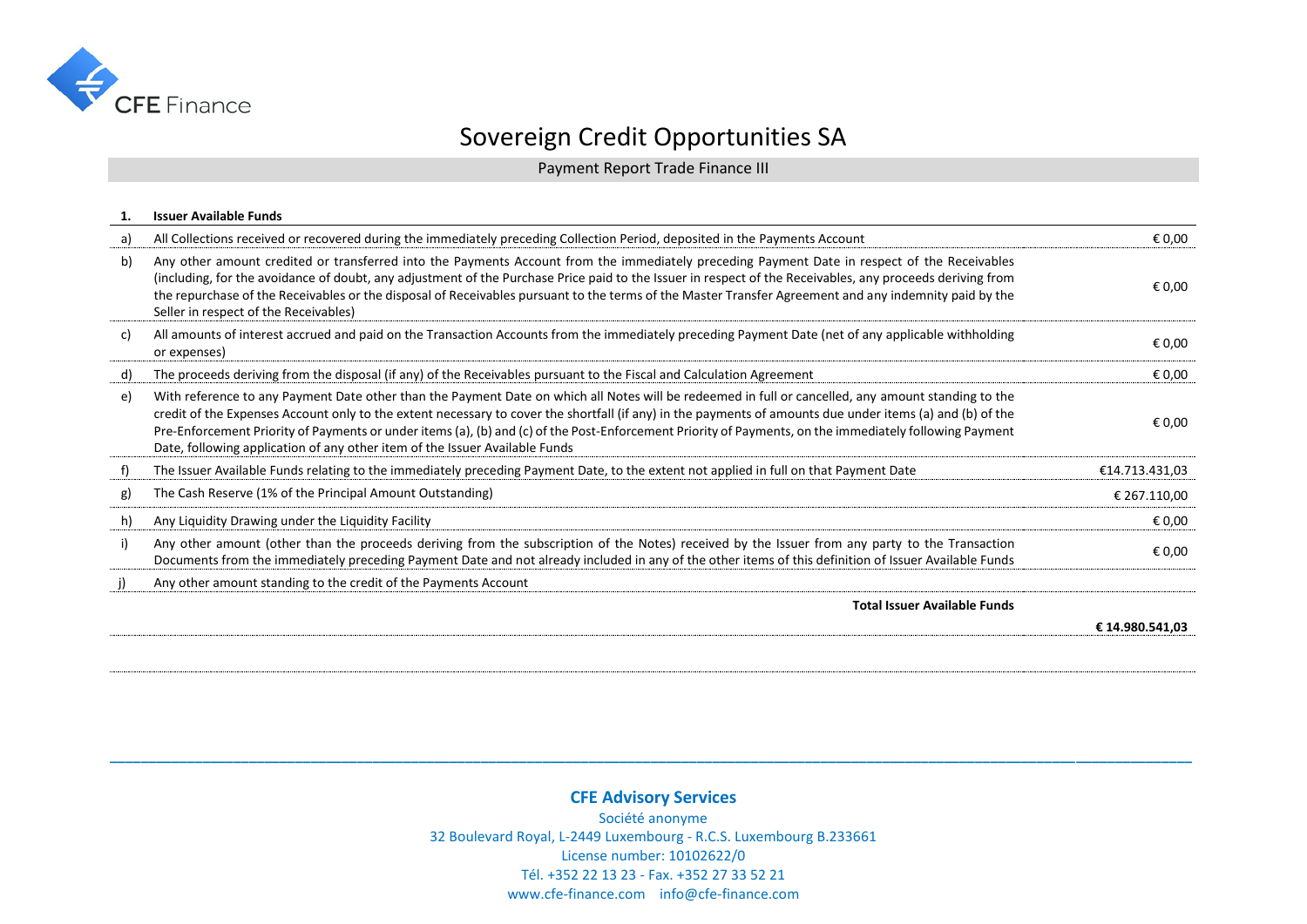

Payment Report Trade Finance III

| 2.           | <b>Pre-Enforcement Priority of Payments</b>                                                                                                                                                                                                                                |                |
|--------------|----------------------------------------------------------------------------------------------------------------------------------------------------------------------------------------------------------------------------------------------------------------------------|----------------|
| a)           | Expenses to be paid pari passu and pro rata according to the respective amounts thereof                                                                                                                                                                                    | € 0,00         |
| b)           | Expense Account to be replenished up to the Retention Amount                                                                                                                                                                                                               | € 0.00         |
| c)           | All fees, costs and expenses of, and all other amounts due and payable to the Corporate Servicer, the Account Bank, the Calculation Agent, the Paying<br>Agent and the Collection Agent to be paid pari passu and pro rata according to the respective amounts thereof     |                |
|              | <b>Collection Agent</b><br>$\overline{\phantom{a}}$                                                                                                                                                                                                                        | € 12.478,33    |
|              |                                                                                                                                                                                                                                                                            |                |
|              | <b>Total</b>                                                                                                                                                                                                                                                               | €12.478,33     |
| d)           | Interest due and payable on the Principal Amount Outstanding of the Senior Notes to be paid pari passu and pro rata according to the respective amounts<br>thereof                                                                                                         | €74.088,54     |
| e)           | Payments Account to be replenished up to the Cash Reserve Target Amount up to (but excluding) the Payment Date on which the Senior Notes are<br>redeemed in full or cancelled                                                                                              | € 299.480,00   |
| f)           | Any amount payable to the Seller in relation to the purchase of any Receivable                                                                                                                                                                                             | € 8.780.731,72 |
| g)           | Amounts due and payable to the Liquidity Facility Provider pursuant to the Liquidity Facility Agreement                                                                                                                                                                    | €0             |
| h)           | Any other amount due and payable by the Issuer under the transaction documents, to the extent not already paid or payable under other items of this<br>Pre-Enforcement Priority of Payments to be paid pari passu and pro rata according to the respective amounts thereof | € 0            |
| i)           | Interest due and payable on the Principal Amount Outstanding of the Junior Notes                                                                                                                                                                                           | €1.248,33      |
| i)           | The Principal Amount Outstanding of the Senior Notes to be repaid pari passu and pro rata on the Final Maturity Date or any Payment Date on which the<br>Senior Notes are to be redeemed in full                                                                           | € 0            |
| k)           | The Principal Amount Outstanding of the Junior Notes to be repaid pari passu and pro rata on or after the Payment Date in which the Senior Notes are<br>redeemed in full                                                                                                   | €0             |
| $\mathbf{I}$ | Payments Account to be replenished with the Purchases Available Amount up to (but excluding) the Payment Date on which the Junior Notes are<br>redeemed in full or cancelled                                                                                               | €5.812.514,11  |
| m)           | Premium (if any) on the Junior Notes to be paid on or after the Payment Date in which the Junior Notes are redeemed in full                                                                                                                                                | €0             |

### **CFE Advisory Services**

**\_\_\_\_\_\_\_\_\_\_\_\_\_\_\_\_\_\_\_\_\_\_\_\_\_\_\_\_\_\_\_\_\_\_\_\_\_\_\_\_\_\_\_\_\_\_\_\_\_\_\_\_\_\_\_\_\_\_\_\_\_\_\_\_\_\_\_\_\_\_\_\_\_\_\_\_\_\_\_\_\_\_\_\_\_\_\_\_\_\_\_\_\_\_\_\_\_\_\_\_\_\_\_\_\_\_\_\_\_\_\_\_\_\_\_\_\_\_\_\_\_\_\_\_\_\_\_\_\_\_\_\_\_\_\_\_\_\_\_\_**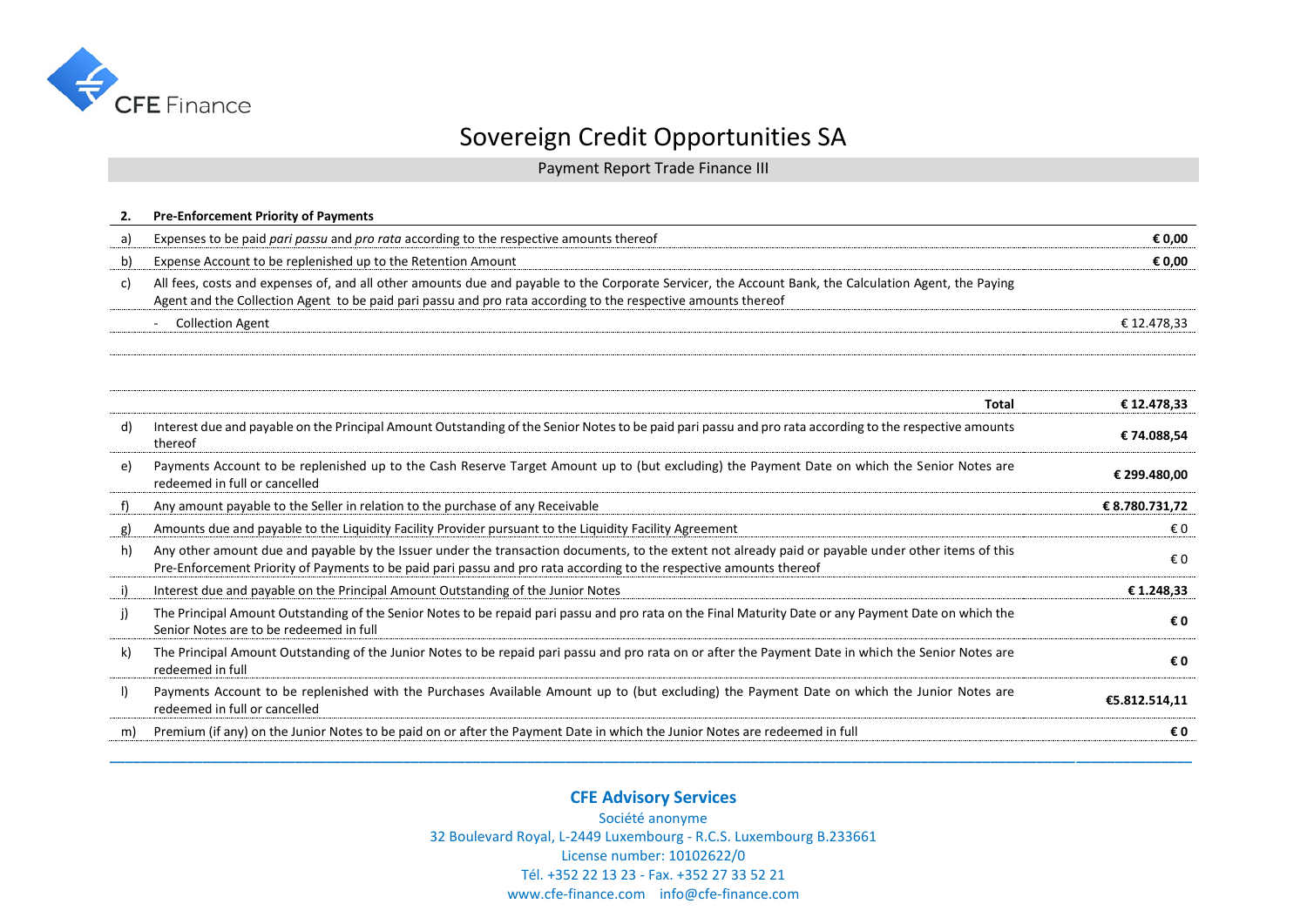

Payment Report Trade Finance III

#### **3. Post-Enforcement Priority of Payments**

| a) | Mandatory expenses to be paid, if the relevant Trigger Event is an Insolvency Event, in accordance with applicable laws, including mandatory provisions<br>of Luxembourg insolvency laws, or any Expenses to be paid, if the relevant Trigger Event is not an Insolvency Event, pari passu and pro rata according to<br>the respective amounts thereof                                                 | €0  |
|----|--------------------------------------------------------------------------------------------------------------------------------------------------------------------------------------------------------------------------------------------------------------------------------------------------------------------------------------------------------------------------------------------------------|-----|
| b) | Any Expenses due and payable and not already paid, if the relevant Trigger Event is an Insolvency Event, to be paid pari passu and pro rata or, if the<br>relevant Trigger Event is not an Insolvency Event, the Expenses Account to be replenished up to the Retention Amount                                                                                                                         | € 0 |
| C) | The Expenses Account to be replenished up to the Retention Amount, if the relevant Trigger Event is an Insolvency Event, and all fees, costs and expenses<br>of, and all other amounts due and payable to the Corporate Servicer, the Account Bank, the Calculation Agent, the Paying Agent and the Collection Agent<br>to be paid pari passu and pro rata according to the respective amounts thereof | €0  |
| d) | Interest due and payable on the Principal Amount Outstanding of the Senior Notes                                                                                                                                                                                                                                                                                                                       | € 0 |
| e) | Principal Amount Outstanding of the Senior Notes                                                                                                                                                                                                                                                                                                                                                       | € 0 |
| f) | Any amount payable to the Seller in relation to the purchase of any Receivable                                                                                                                                                                                                                                                                                                                         | € 0 |
| g) | Any amount due and payable to the Liquidity Facility Provider pursuant to the Liquidity Facility Agreement                                                                                                                                                                                                                                                                                             | € 0 |
| h) | Any other amount due and payable by the Issuer under the transaction documents to be paid pari passu and pro rata according to the respective amounts<br>thereof to the extent not already paid or payable under other items of this Post-Enforcement Priority of Payments                                                                                                                             | € 0 |
| i) | Interest due and payable on the Principal Amount Outstanding of the Junior Notes to be paid on or after the Payment Date in which the Senior Notes are<br>redeemed in full                                                                                                                                                                                                                             | € 0 |
| i) | The Principal Amount Outstanding of the Junior Notes to be repaid on or after the Payment Date in which the Senior Notes are redeemed in full                                                                                                                                                                                                                                                          | €0  |
| k) | The Premium (if any) on the Junior Notes to be paid on or after the Payment Date in which the Junior Notes are redeemed in full                                                                                                                                                                                                                                                                        | € 0 |

### **CFE Advisory Services**

**\_\_\_\_\_\_\_\_\_\_\_\_\_\_\_\_\_\_\_\_\_\_\_\_\_\_\_\_\_\_\_\_\_\_\_\_\_\_\_\_\_\_\_\_\_\_\_\_\_\_\_\_\_\_\_\_\_\_\_\_\_\_\_\_\_\_\_\_\_\_\_\_\_\_\_\_\_\_\_\_\_\_\_\_\_\_\_\_\_\_\_\_\_\_\_\_\_\_\_\_\_\_\_\_\_\_\_\_\_\_\_\_\_\_\_\_\_\_\_\_\_\_\_\_\_\_\_\_\_\_\_\_\_\_\_\_\_\_\_\_**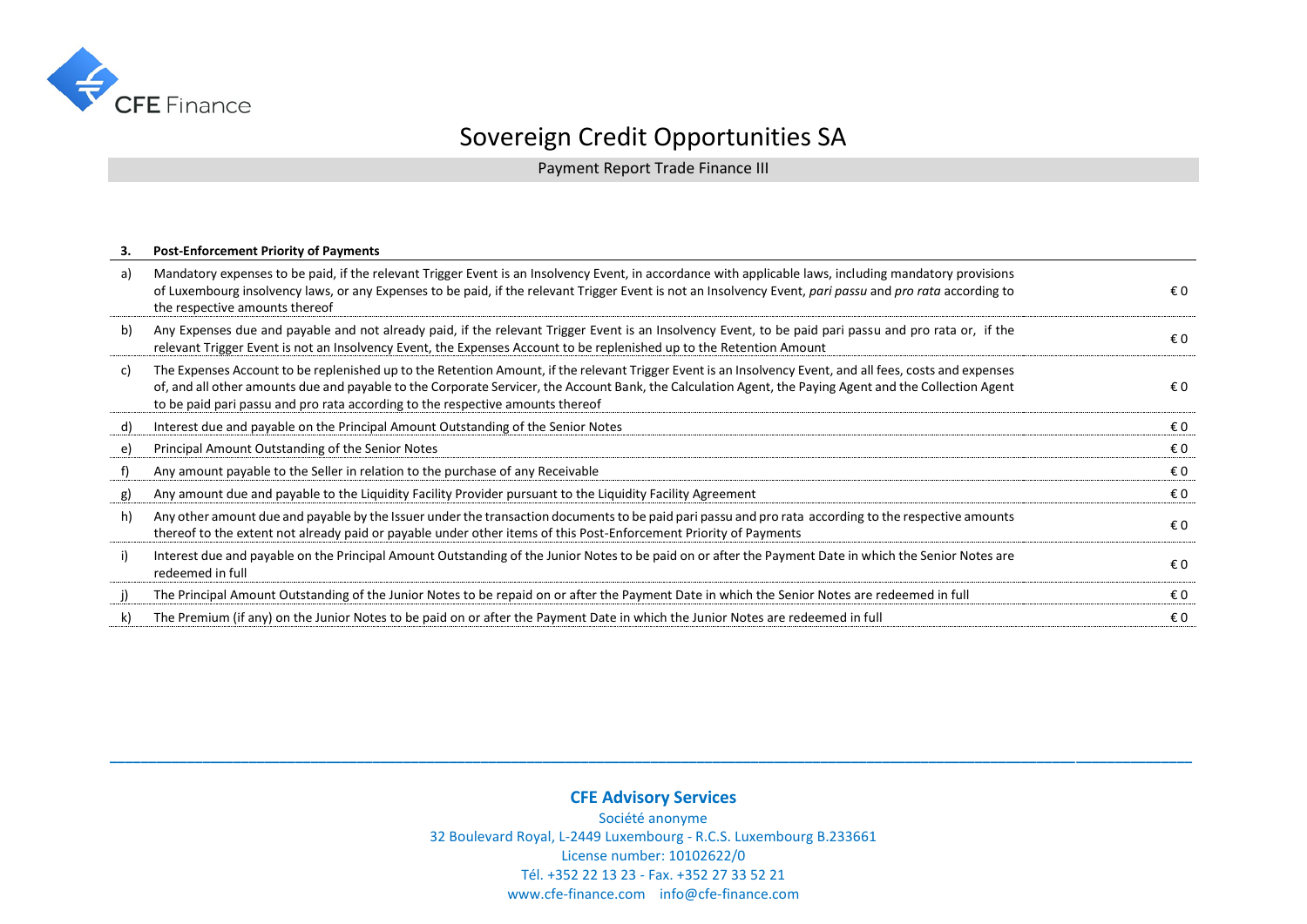

Payment Report Trade Finance III

#### **4. Paid-up Amounts**

|                                        | Amount          | <b>Retention Requirement</b>                                         |                                 |
|----------------------------------------|-----------------|----------------------------------------------------------------------|---------------------------------|
| Euro 60,000,000<br>Class A Partly Paid | € 28.450.000,00 | -                                                                    |                                 |
| Euro 3,158,000<br>Class B Partly Paid  | € 1.498.000,00  | equal to 5,26 % of the Paid-Up Amount of the Class A<br><b>Notes</b> | <b>5% Retention Requirement</b> |
| Total                                  | € 29.948.000,00 |                                                                      |                                 |

### **CFE Advisory Services**

**\_\_\_\_\_\_\_\_\_\_\_\_\_\_\_\_\_\_\_\_\_\_\_\_\_\_\_\_\_\_\_\_\_\_\_\_\_\_\_\_\_\_\_\_\_\_\_\_\_\_\_\_\_\_\_\_\_\_\_\_\_\_\_\_\_\_\_\_\_\_\_\_\_\_\_\_\_\_\_\_\_\_\_\_\_\_\_\_\_\_\_\_\_\_\_\_\_\_\_\_\_\_\_\_\_\_\_\_\_\_\_\_\_\_\_\_\_\_\_\_\_\_\_\_\_\_\_\_\_\_\_\_\_\_\_\_\_\_\_\_**